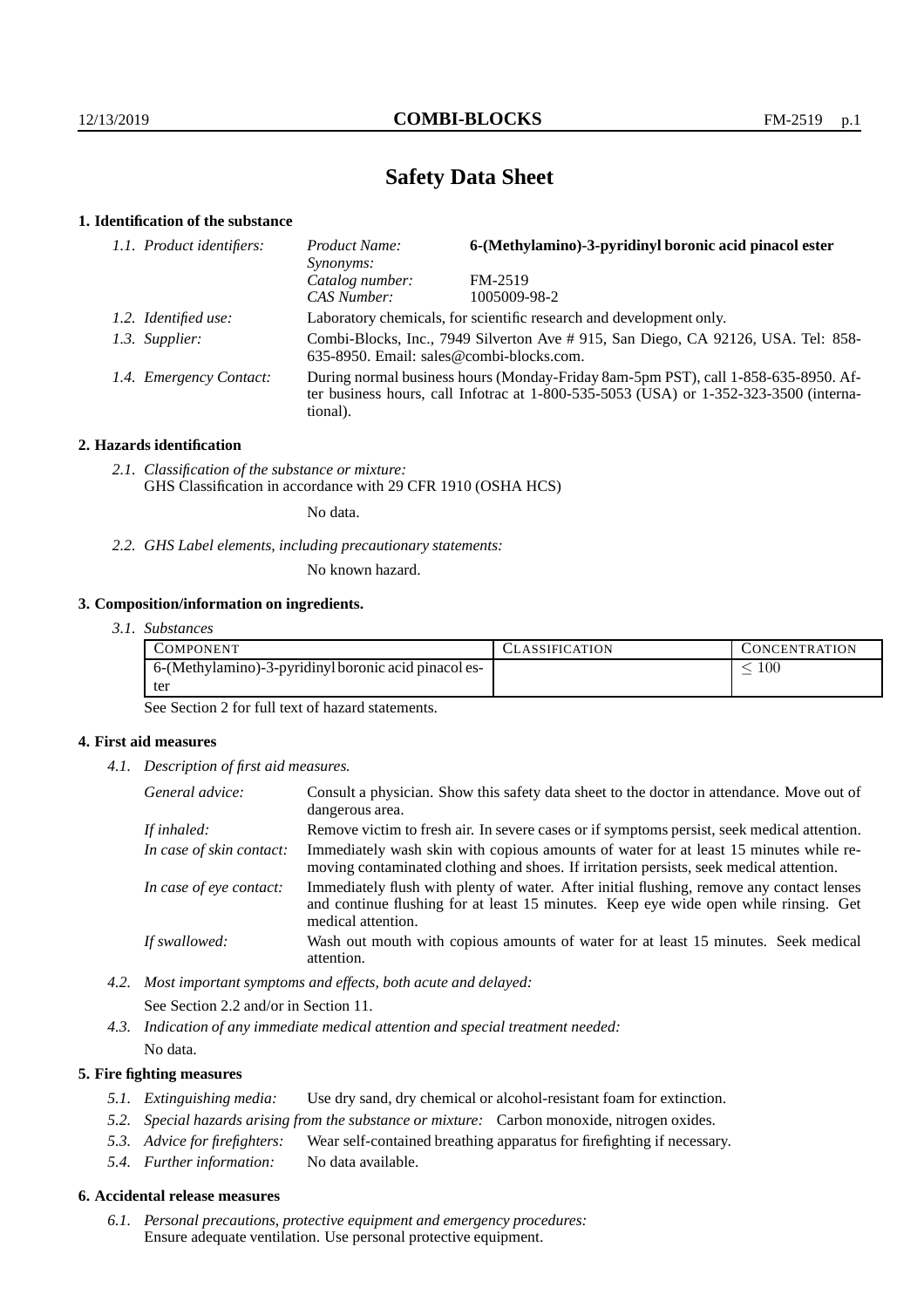|                                                             | 6.2. Environmental precautions:                                                                                                                                                                                                                                     |                                                                                                                                                                                                                                                                            |  |  |
|-------------------------------------------------------------|---------------------------------------------------------------------------------------------------------------------------------------------------------------------------------------------------------------------------------------------------------------------|----------------------------------------------------------------------------------------------------------------------------------------------------------------------------------------------------------------------------------------------------------------------------|--|--|
|                                                             |                                                                                                                                                                                                                                                                     | Should not be released into the environment. See Section 12 for additional ecological information.                                                                                                                                                                         |  |  |
| 6.3. Methods and materials for containment and cleaning up: |                                                                                                                                                                                                                                                                     |                                                                                                                                                                                                                                                                            |  |  |
|                                                             |                                                                                                                                                                                                                                                                     | Sweep up or vacuum up spillage and collect in suitable container for disposal.                                                                                                                                                                                             |  |  |
|                                                             | 6.4. Reference to other sections:                                                                                                                                                                                                                                   |                                                                                                                                                                                                                                                                            |  |  |
|                                                             |                                                                                                                                                                                                                                                                     | Refer to protective measures listed in Sections 8 and 13.                                                                                                                                                                                                                  |  |  |
|                                                             | 7. Handling and storage                                                                                                                                                                                                                                             |                                                                                                                                                                                                                                                                            |  |  |
|                                                             |                                                                                                                                                                                                                                                                     | 7.1. Precautions for safe handling: Avoid contact with skin and eyes. Avoid inhalation of vapour or mist. Keep away<br>from sources of ignition - No smoking. Take measures to prevent the build up of electro-<br>static charge. For precautions see section 2.2.         |  |  |
|                                                             | 7.2. Conditions for safe storage, including any incompatibilities: Store under $-20^{\circ}$ C. Keep container tightly closed in<br>a dry and well-ventilated place. Containers which are opened must be carefully resealed<br>and kept upright to prevent leakage. |                                                                                                                                                                                                                                                                            |  |  |
|                                                             | Laboratory chemicals, for scientific research and development only.<br>7.3. Specific end use(s):                                                                                                                                                                    |                                                                                                                                                                                                                                                                            |  |  |
|                                                             | 8. Exposure Controls / Personal protection                                                                                                                                                                                                                          |                                                                                                                                                                                                                                                                            |  |  |
|                                                             | 8.1. Control parameters:                                                                                                                                                                                                                                            |                                                                                                                                                                                                                                                                            |  |  |
|                                                             |                                                                                                                                                                                                                                                                     | Components with workplace control parameters: Contains no substances with occupational exposure limit values.                                                                                                                                                              |  |  |
|                                                             | 8.2. Exposure controls:                                                                                                                                                                                                                                             |                                                                                                                                                                                                                                                                            |  |  |
|                                                             |                                                                                                                                                                                                                                                                     | Appropriate engineering controls: Ensure that eyewash stations and safety showers are close to the workstation<br>location. Ensure adequate ventilation, especially in confined areas.                                                                                     |  |  |
|                                                             | Personal protective equipment:                                                                                                                                                                                                                                      |                                                                                                                                                                                                                                                                            |  |  |
|                                                             | Eye/face protection:                                                                                                                                                                                                                                                | Wear appropriate protective eyeglasses or chemical safety goggles as described by OSHA's<br>eye and face protection regulations in 29 CFR 1910.133 or European Standard EN166.                                                                                             |  |  |
|                                                             | Skin protection:                                                                                                                                                                                                                                                    | Handle with gloves. Gloves must be inspected prior to use. Use proper glove removal<br>technique (without touching glove's outer surface) to avoid skin contact with this product.<br>Dispose of contaminated gloves after use in accordance with applicable laws and good |  |  |

|                         | laboratory practices. Wash and dry hands                                                     |
|-------------------------|----------------------------------------------------------------------------------------------|
| <b>Body Protection:</b> | Complete suit protecting against chemicals, Flame retardant antistatic protective clothing., |
|                         | The type of protective equipment must be selected according to the concentration and         |
|                         | amount of the dangerous substance at the specific workplace.                                 |

Respiratory protection:

Control of environmental exposure: Prevent further leakage or spillage if safe to do so. Do not let product enter drains.

# **9. Physical and chemical properties**

*9.1. Information on basic physical and chemical properties*

| (a)                        | Appearance:                                   | Solid    |
|----------------------------|-----------------------------------------------|----------|
|                            | Odour:                                        | No data  |
| (b)                        |                                               |          |
| (c)                        | Odour Threshold:                              | No data  |
| (d)                        | pH:                                           | No data  |
| (e)                        | Melting point/freezing point:                 | No date. |
| (f)                        | Initial boiling point and boiling range:      | No data  |
| (g)                        | Flash point:                                  | No data  |
| (h)                        | Evaporatoin rate:                             | No data  |
| (i)                        | Flammability (solid, gas):                    | No data  |
| (i)                        | Upper/lower flammability or explosive limits: | No data  |
| (k)                        | Vapour pressure:                              | No data  |
| $\left( \mathrm{l}\right)$ | Vapour density:                               | No data  |
| (m)                        | Relative density:                             | No data  |
| (n)                        | Water solubility:                             | No data  |
| $\rm (o)$                  | Partition coefficient: n-octanol/water:       | No data  |
| (p)                        | Auto-ignition:                                | No data  |
| (q)                        | Decomposition temperature:                    | No data  |
| (r)                        | Viscosity:                                    | No data  |
| (s)                        | Explosive properties:                         | No data  |
| (t)                        | Oxidizing properties:                         | No data  |